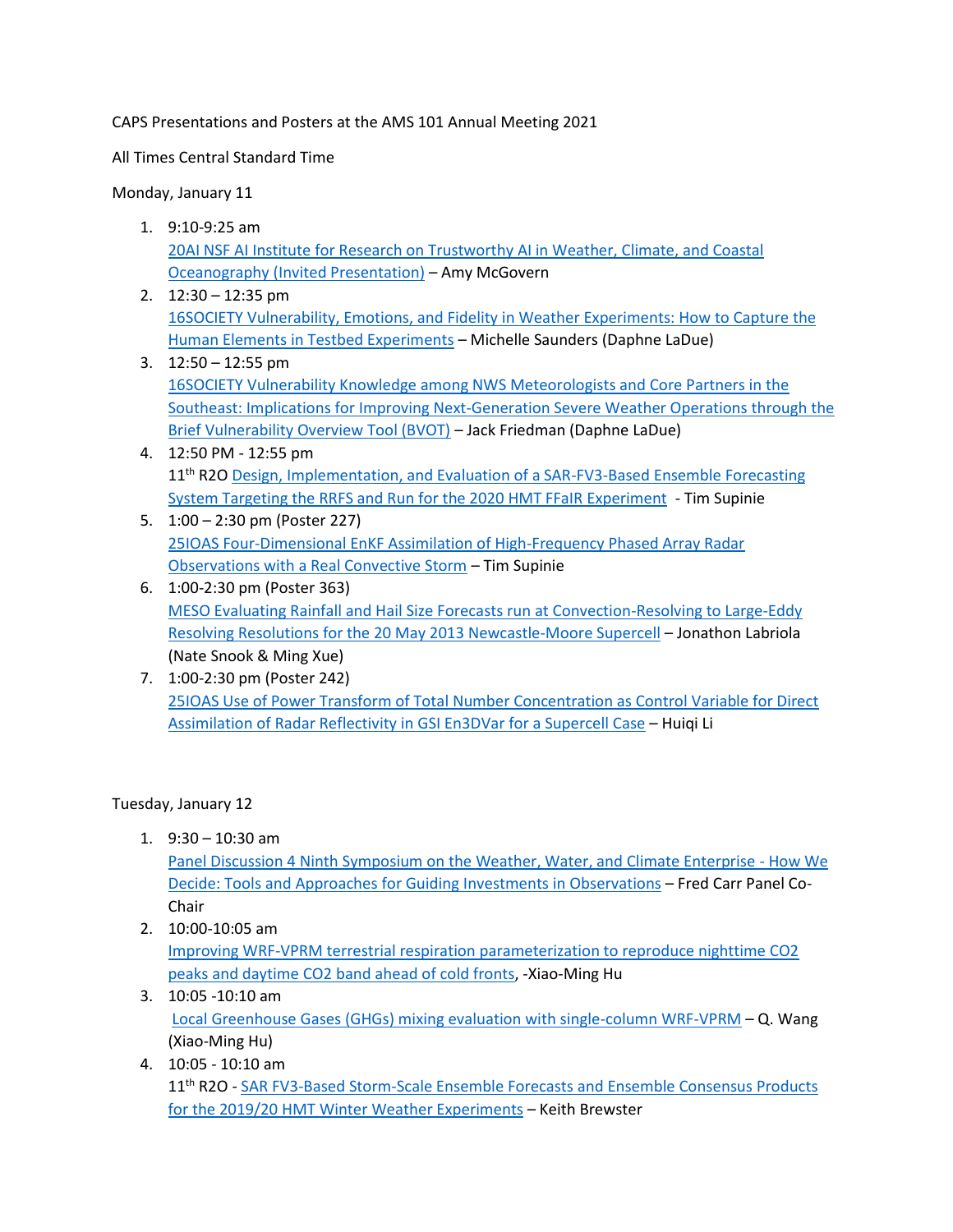5.  $10:20 - 10:25$  am

25IOAS [Direct Assimilation of Radar Reflectivity in GSI Hybrid En3DVar: Effects of Observation](https://ams.confex.com/ams/101ANNUAL/meetingapp.cgi/Paper/383475)  [Operator Consistent with Two-Moment Thompson Microphysics](https://ams.confex.com/ams/101ANNUAL/meetingapp.cgi/Paper/383475) - Chengsi Liu

- 6. 10:20-10:25 pm 11R2O [Comparison of the Performance of WRF and FV3 on Strong Wind Cases during the 2018](https://ams.confex.com/ams/101ANNUAL/meetingapp.cgi/Paper/382018)  [HWT SFE](https://ams.confex.com/ams/101ANNUAL/meetingapp.cgi/Paper/382018) – Soengmook Kim (Keith Brewster and Youngsun Jung)
- 7. 12:45-12:50 pm 20AI Improving Machine Learning–[Based Probabilistic Hail Forecasts through Statistical](https://ams.confex.com/ams/101ANNUAL/meetingapp.cgi/Paper/383903)  [Weighting](https://ams.confex.com/ams/101ANNUAL/meetingapp.cgi/Paper/383903) –Amanda Burke (& Nate Snook)
- 8. 1:00 2:30 pm (Poster 534) 11R2O [Challenges and Opportunities to Assist WFOs in Providing Timing Information for Severe](https://ams.confex.com/ams/101ANNUAL/meetingapp.cgi/Paper/383805)  [Weather Decision Support](https://ams.confex.com/ams/101ANNUAL/meetingapp.cgi/Paper/383805) –Alexandra Marmo (Daphne LaDue)
- 9. 1:00 2:30 pm (Poster 535) 11R2O [Evaluating the Impact of Planetary Boundary Layer, Land Surface Model, and](https://ams.confex.com/ams/101ANNUAL/meetingapp.cgi/Paper/378561)  [Microphysics Parameterization Schemes on Cold Cloud Objects in Simulated GOES-16 Brightness](https://ams.confex.com/ams/101ANNUAL/meetingapp.cgi/Paper/378561)  [Temperatures](https://ams.confex.com/ams/101ANNUAL/meetingapp.cgi/Paper/378561) – Sarah Griffin (Tim Supinie & Ming Xue)

# Wednesday, January 13

1. 1:00 – 2:30 pm (Poster 697) 10LIGHTNING Impact of Assimilating GOES-R [GLM Flash Extent Density in NSSL's Warn-on-](https://ams.confex.com/ams/101ANNUAL/meetingapp.cgi/Paper/382217)[Forecast System for Severe Weather Forecast](https://ams.confex.com/ams/101ANNUAL/meetingapp.cgi/Paper/382217) Yaping Wang (Rong Kong & Ming Xue)

# Thursday, January 14

- 1. Noon 12:05 pm 16SOCIETY [The Roles of Information Source and Social Context in Tornado Sheltering Actions](https://ams.confex.com/ams/101ANNUAL/meetingapp.cgi/Paper/383888) – Daphne LaDue
- 2. 3:15 3:20 pm 16SOCIETY Identifying Inequities and Cultural Biases within the Geosciences: An [OU Case Study](https://ams.confex.com/ams/101ANNUAL/meetingapp.cgi/Paper/380314) –Cassandra Shivers-Williams (Daphne LaDue)
- 3. 3:40-3:45 pm

11R2O [Development and Evaluations of Optimized, Multiscale Radar Data Assimilation](https://ams.confex.com/ams/101ANNUAL/meetingapp.cgi/Paper/384337)  Capabilities within the GSI Hybrid EnKF–[EnVar System Targeting the FV3-Based Rapid Refresh](https://ams.confex.com/ams/101ANNUAL/meetingapp.cgi/Paper/384337)  [Forecasting System \(RRFS\)](https://ams.confex.com/ams/101ANNUAL/meetingapp.cgi/Paper/384337) – Ming Xue

# Friday, January 15

- 1. 9:30-9:35 am 30EDUCATION Taking the Pulse of Atmospheric Science Education Research in [Undergraduate](https://ams.confex.com/ams/101ANNUAL/meetingapp.cgi/Paper/384383) [Contexts](https://ams.confex.com/ams/101ANNUAL/meetingapp.cgi/Paper/384383) –Wendilyn Flynn (Daphne LaDue)
- 2. 1:00-2:30 pm (Poster) 9JCSDA [Direct Assimilation of the GOES-R Lightning Data within GSI EnKF and En3DVar:](https://ams.confex.com/ams/101ANNUAL/meetingapp.cgi/Paper/383032)  [Observation Operators and Impacts Together with Radar Data](https://ams.confex.com/ams/101ANNUAL/meetingapp.cgi/Paper/383032) – Rong Kong